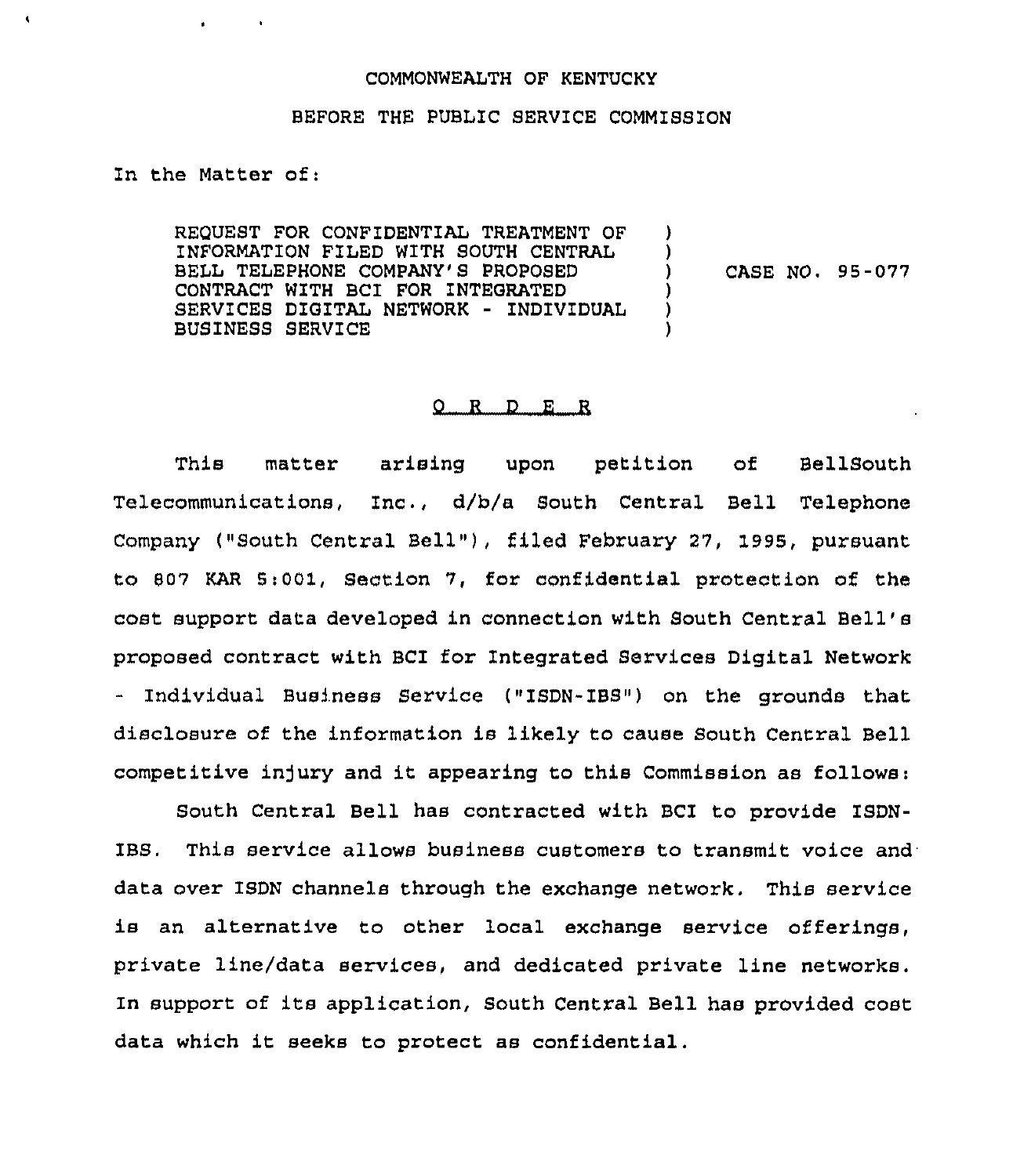The information sought to be protected is not known outside South central Bell and is not disseminated within South Central Bell except to those employees who have a legitimate business need to know and act upon the information. South Central Bell seeks to preserve and protect the confidentiality of the information through all appropriate means, including the maintenance of appropriate security at its offices.

 $\sim 100$   $\mu$ 

KRS 61.872(1) requires information filed with the Commission to be available for public inspection unless specifically exempted by statute. Exemptions from this requirement are provided in KRS 61.878(1). That section of the statute exempts 11 categories of information. One category exempted in subparagraph (c) of that section is commercial information confidentially disclosed to the Commission. To qualify for that exemption, it must be established that disclosure of the information is likely to cause substantial competitive harm to the party from whom the information was obtained. To satisfy this test, the party claiming confidentiality must demonstrate actual competition and a likelihood of substantial competitive injury if the information is disclosed. Competitive injury occurs when disclosure of the information gives competitors an unfair business advantage.

South Central Bell's competitors for local exchange service are cellular carriers who may also provide cellular data service and will soon include providers of personal Communication Services, cable TV providers, and alternate access providers. South Central Bell's competitors for private line/data services and networks are

 $-2-$